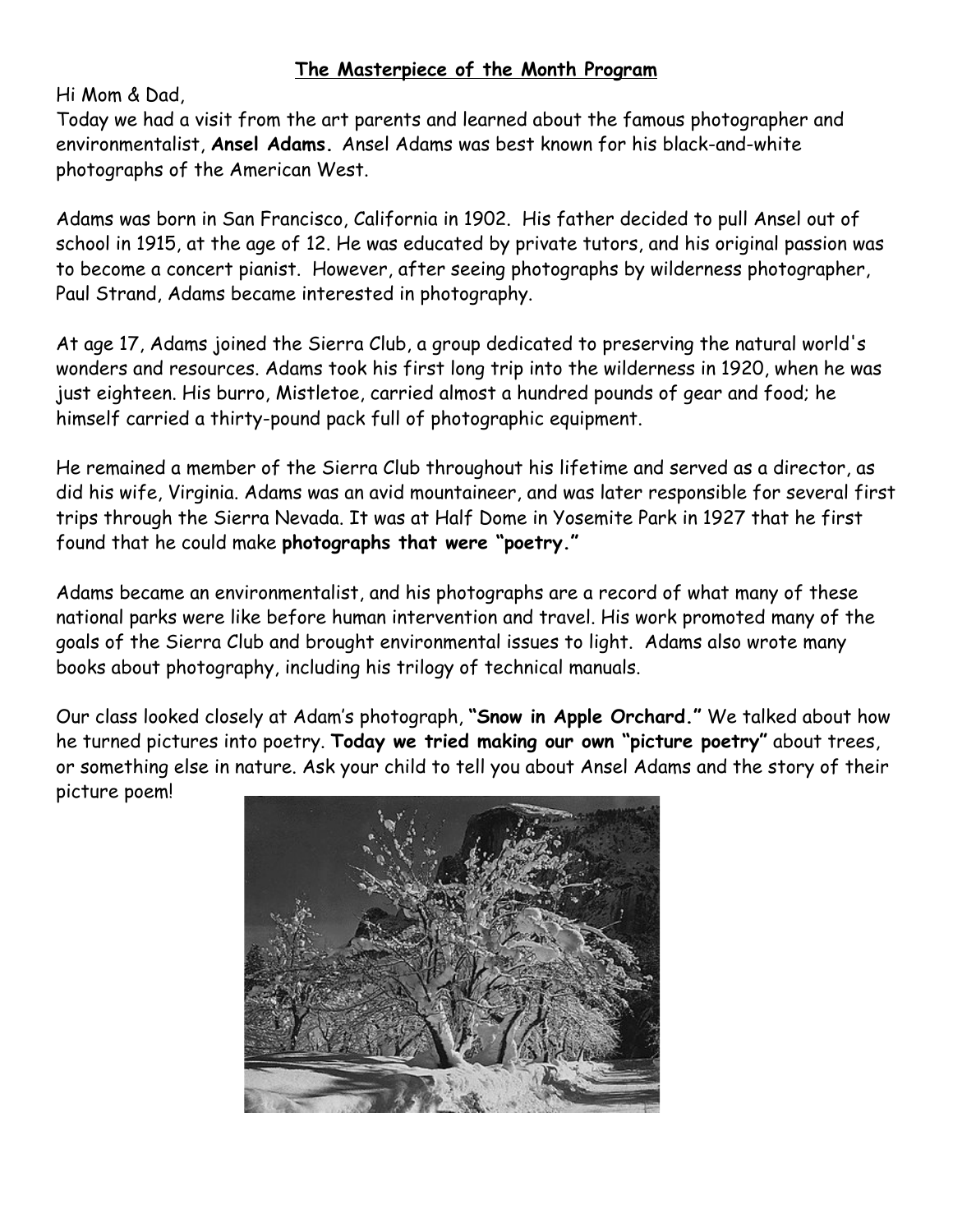## **True or false?**

Read aloud-- kids have fun guessing which facts are true or false.

Adams was born in San Francisco, Florida in 1902. (False... S.F. California)

His first memory was of lying in his baby carriage, watching the low fog move across the sky. (True)

He showed his artistic side early— his original passion was to become a concert tuba player. (False...it was piano)

After seeing photographs by wilderness photographer, Paul Strand, Adams became interested in photography. (True)

At age 17, Adams joined the Sierra Club, a group dedicated to preserving the natural world's wonders and resources. (True)

Adams took his first long trip into the wilderness in 1920, when he was just 10. (False...he was 18)

His burro, Mistletoe, carried almost a hundred pounds of gear and food; he himself carried a thirty-pound pack full of photographic equipment. (True)

Adams used large format cameras that were heavier to carry, but they made sharp, vivid photos. (True)

He and his wife, Virginia, served as directors of Club Med. (False...it was the Sierra Club)

It was at Yosemite Park in California where his photos of Half Dome showed him that he could make photographs that were "poetry." (True)

One of Adam's photographs is about the Voyager Spacecraft, sent into outer space in the hope of teaching alien civilizations about life on Earth. (True)

Adams created a record of what many of these national parks were like before human intervention and tourism. (True)

Adams also wrote many books about photography, plus several Harry Potter books. (False...he wrote a trilogy of photography books).